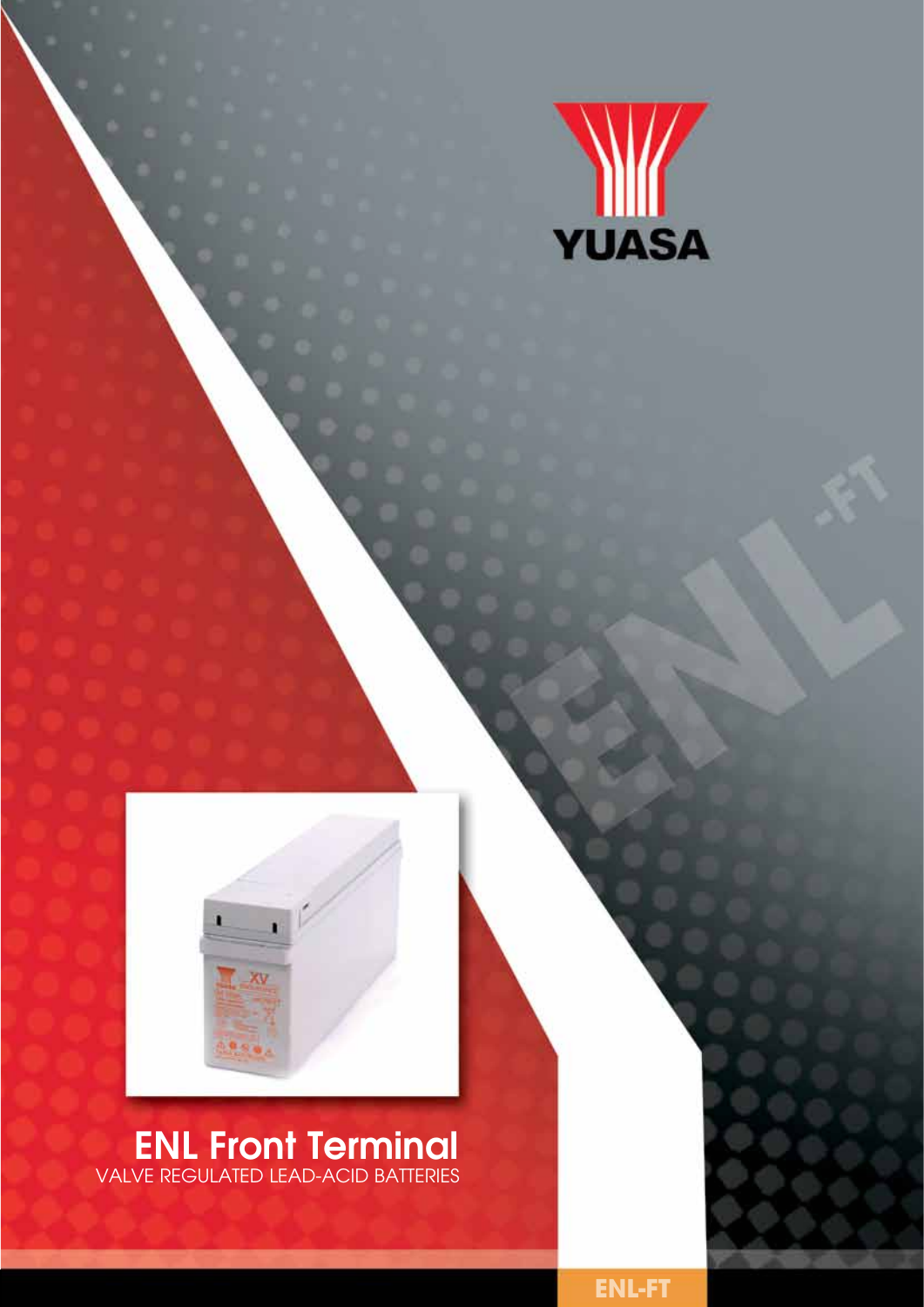# The most reliable front terminal battery for telecom applications

## ENL-FT Endurance Battery

A long-life 15 year endurance battery for standby power applications, including telecommunications and emergency lighting. With performance reliability and extended design life this front terminal battery is widely seen as the engineers choice for all critical standby applications.

## Features

- 15 year design life in standby applications.
- Front terminal connection for ease of installation and maintenance.
- Electrolyte Suspension. A.G.M. technology assures no free electrolyte.
- High gas recombination efficiency. Eliminates the need for forced ventilation and separate battery rooms.
- Case Material ABS flame retardant UL94:VO Oxygen index 30.
- Fully compliant with BS6290-4 and IEC60896-2.

#### General Specifications

| <b>Nominal Capacity (Ah)</b> | <b>ENL-FT</b> |
|------------------------------|---------------|
| 10hr to 1.80vpc              | 100           |
| 3hr to 1.7vpc                | 87            |
| 1 hr to 1.6vpc               | 63            |
| Voltage (v)                  | 12            |
| <b>Energy Density (Wh/L)</b> | 73.8          |
| Specific Energy (Wh. kg)     | 30            |
| Int Resistance (m.ohms)      | 5             |
| Maximum discharge (A)        | 200           |
| <b>Short Circuit current</b> | 1500          |

| <b>Dimensions (mm)</b>      | <b>ENL-FT</b>  |  |
|-----------------------------|----------------|--|
| Length (overall/footprint)  | 558/527        |  |
| Width                       | 125            |  |
| <b>Height overall</b>       | 233            |  |
| Weight (kg)                 | 41             |  |
| <b>Terminal</b>             | M <sub>6</sub> |  |
| <b>Terminal Torque (Nm)</b> | 5              |  |

#### Terminal and Layout





#### **ENL-FT**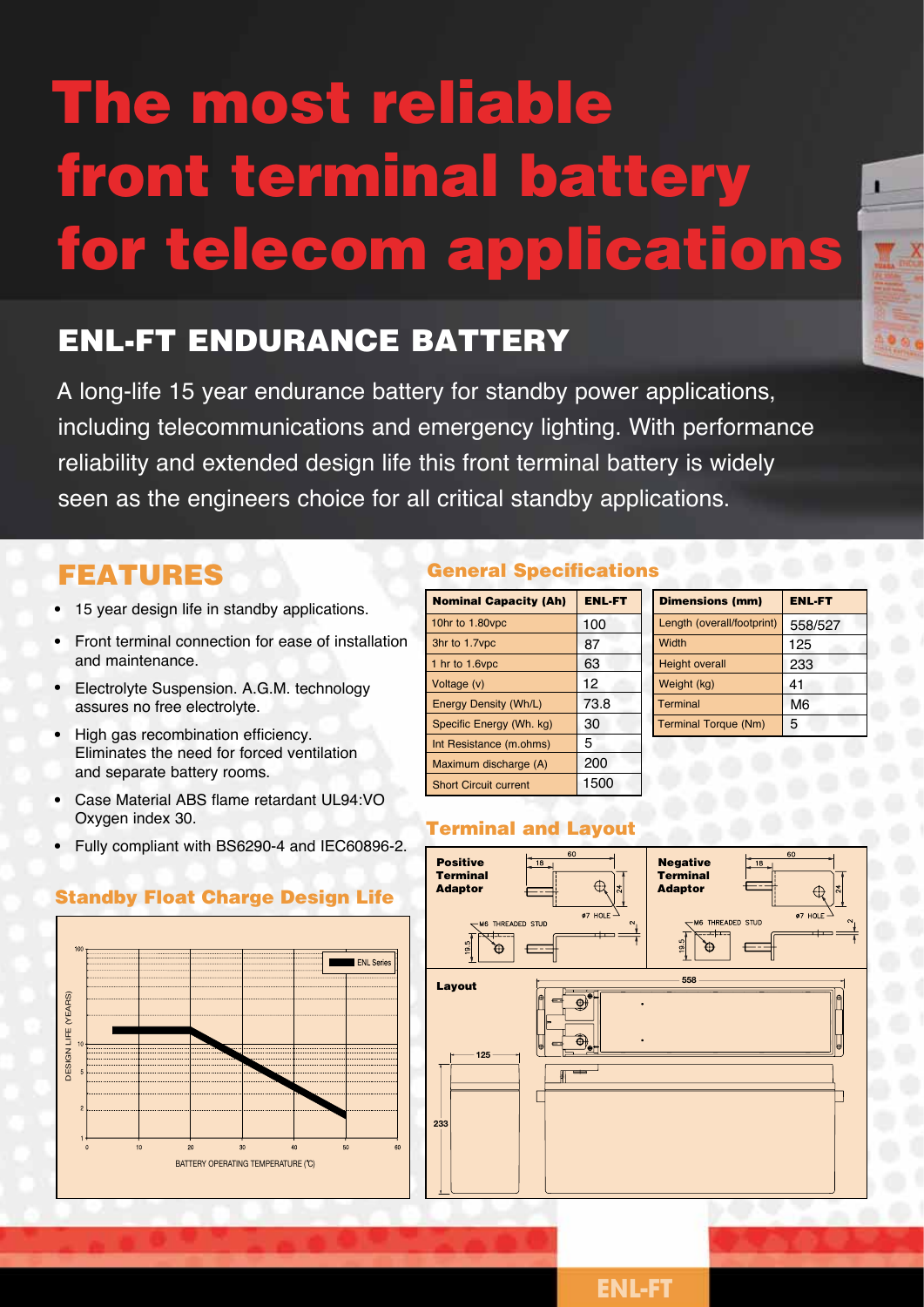

#### Charging / Discharge Characteristics CHARGING CHARACTERISTICS CHARGING CHARACTERISTICS







**Charging Methods (at 20°C) -** Standby use: Float charging voltage  $2.26v + 0.005v$ CAUTION - Avoid short circuit. Do not charge in a sealed container.